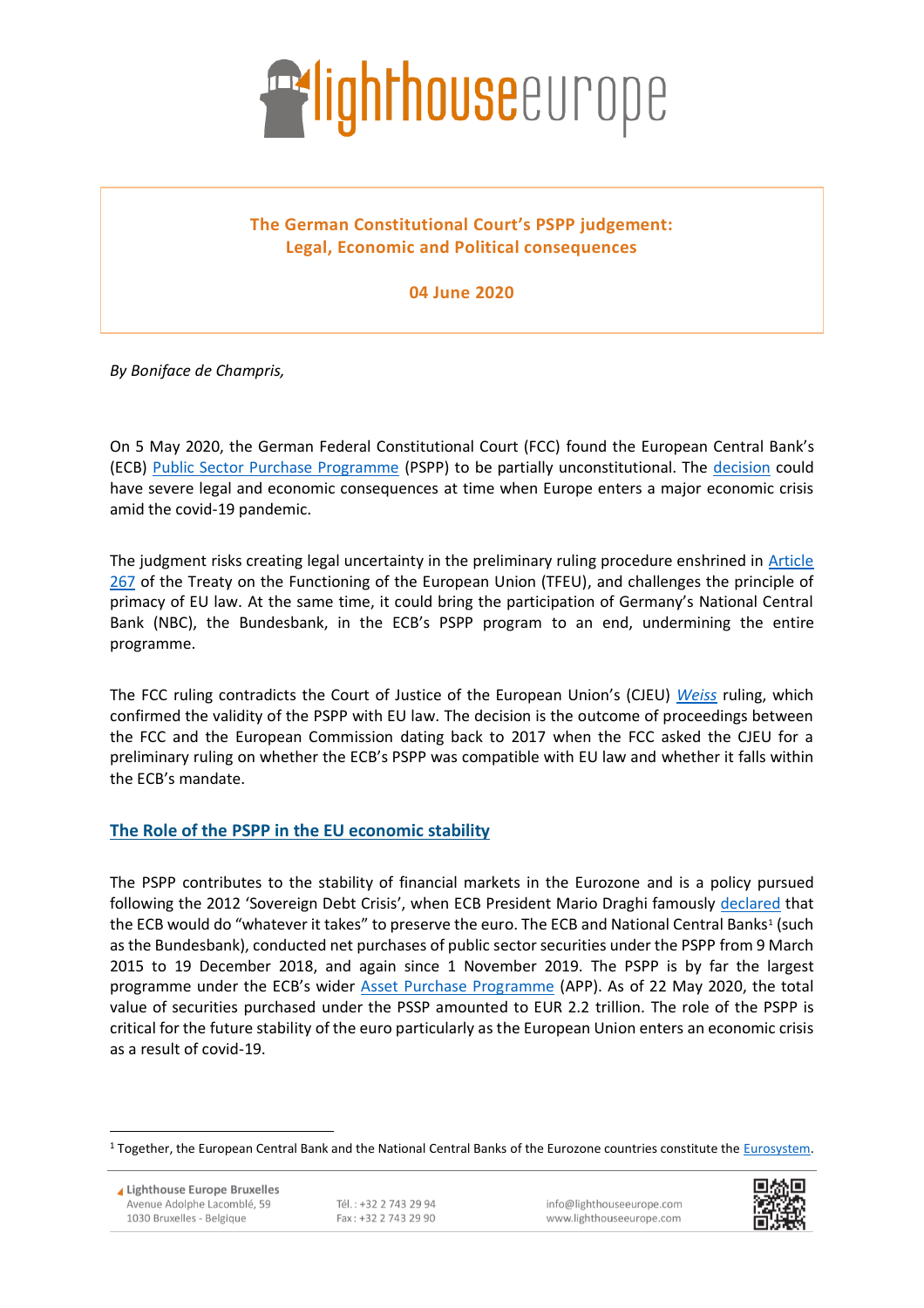

## **The Effects of the Constitutional Court's Ruling on PSPP**

The FCC's decision is directed towards the German Federal Government, including the Bundesbank, and not towards the PSPP *as such*. The FCC has no jurisdiction over the action of the ECB and yet, it held that the ECB exceeded its monetary policy mandate on the ground that the ECB's decisions on the PSSP do not sufficiently balance the programme's monetary policy with its fiscal and economic effects.

Against this background, the FCC has left a door open to the participation of the Bundesbank to the PSPP by requiring a substantiated proportionality assessment by the ECB within three months following the decision.

Indeed, the FCC's decision could impact the ECB's new [Pandemic Emergency Purchase Programme](https://www.ecb.europa.eu/mopo/implement/pepp/html/index.en.html) (PEPP), hindering the economic recovery of the European Union. <sup>2</sup> The FCC does not specifically mention the PEPP in its decision. Yet, the safeguards in place for the PEPP are far less stringent than those under the scrutiny of the FCC as regards the PSPP. Given the crisis the FCC may see the emergency programme in a more favorable light, provided it remains temporary.

#### **What are the Policy Options to Resolve the Issues?**

German and European institutions face three options. First, the ECB could adopt a new decision on the PSPP, addressing the FCC's concerns and finding a balance between the PSPP's monetary policy objectives and its fiscal and economic policy effects. Provided it is released within three months after the FCC's decision, the Bundesbank would be able to continue to participate in the PSPP. In this situation, it is to be expected that the ECB's decision would be challenged, giving the FCC the possibility to assess again the proportionality of the measures. This option is particularly time-consuming and could take several years.

Second, the ECB could refuse to take any new decision, which it is neither obliged to do under EU law, nor under German law. This option would be justified by the fact that the ECB is independent and that the PSPP has been validated by the CJEU, a decision which is binding on EU Member States. However, this option will pressure German authorities to face an uneasy choice of either violating EU law or German constitutional law. As German authorities are bound by the FCC's judgement and would, in this configuration, violate EU law, the European Commission would likely launch infringement proceedings against Germany. Yet, these proceedings would address German authorities, not the FCC, making the German government responsible for a decision they cannot escape.

Finally, an alternative solution could be that the EU Member States set a new framework for the ECB to operate, thus deepening the existing Monetary Union. German Chancellor Angela Merkel has [signaled](https://www.handelsblatt.com/politik/deutschland/euro-zone-merkel-sieht-im-ezb-urteil-eine-chance-fuer-eine-groessere-integration-der-euro-zone/25826280.html?ticket=ST-5591751-dsBDtPxVB9qXd5LM5wNl-ap5) that this decision should serve as an opportunity to deepen the European Monetary Union (EMU), which she described as incomplete. However, modifying the ECB's mandate would require a revision of EU Treaties, which would require the unanimous vote of the EU Council.

<sup>2</sup> Decision ECB/2020/17 of 24 March 2020